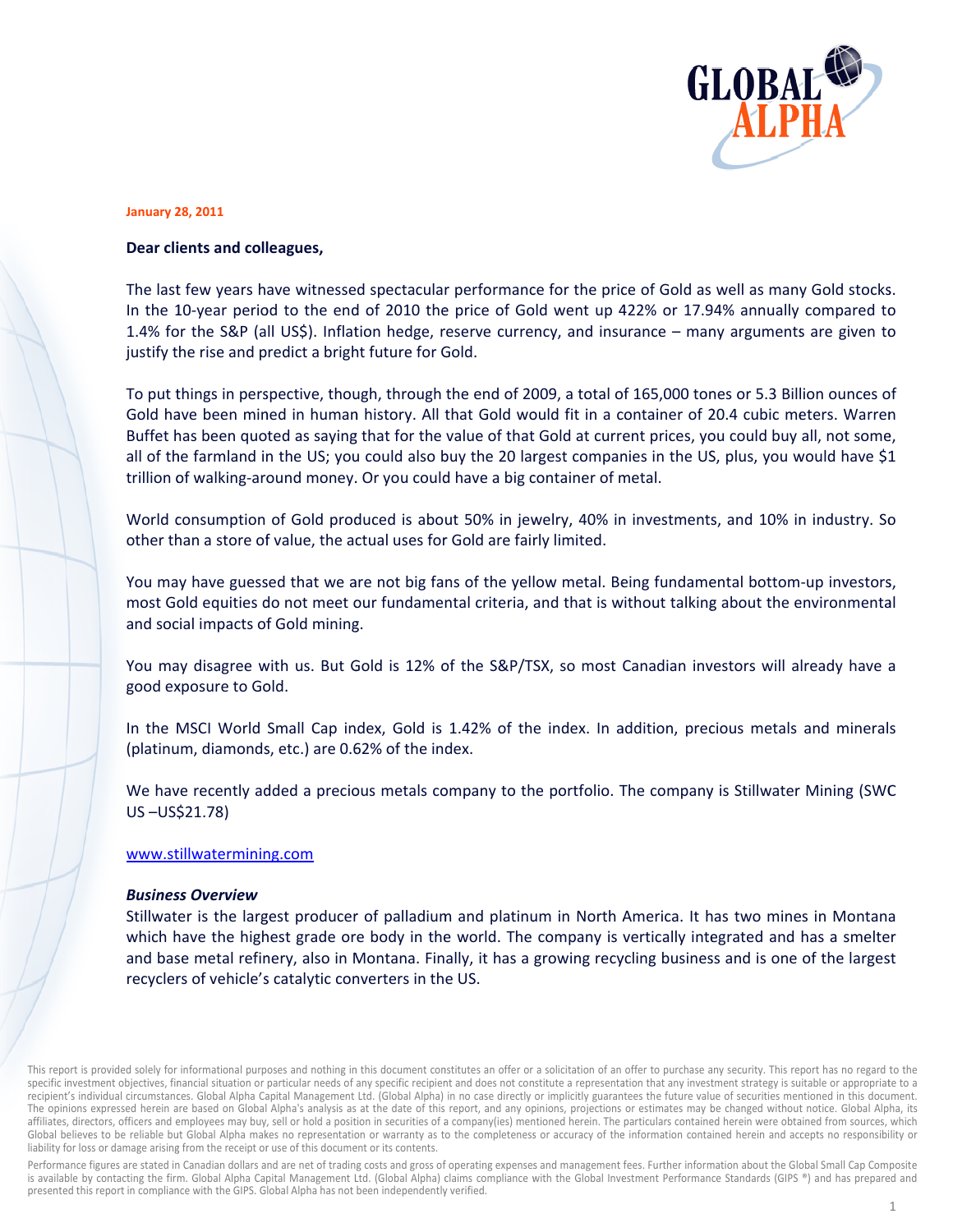

# **History**

Mining in the Stillwater complex began in the late 1800s with chromite and copper nickel. In 1979, Chevron formed a joint venture with Johns Manville called Stillwater PGM Resources. Mining began in 1986. In August 1995, the company started trading publicly on the NYSE. In June 2003 Norilsk Nickel of Russia became a majority stockholder in the company, a stake they sold in December 2010.

## The market

The main use (40%) of Palladium and Platinum is for automotive catalysts. Automotive catalysts should experience solid growth from increased auto build and tighter environmental regulations worldwide.

Other industrial usages (electronics, fuel cell, etc.) account for another 20-25%. Jewelry and Investment demand is also growing, following the fundamentals for Gold and Silver. To put in perspective the case for Palladium and Platinum, there are 680 million ounces of silver mined each year, 81 million ounces of Gold and only 7 million ounces of both palladium and platinum.

## **Competitive advantages**

- Long-lived reserve base: 40 years of proven and probable reserves and lots of exploration potential.
- Low-cost assets: Cash cost of production is around \$400, around 30 percentile.
- Provides commodity exposure without the geopolitical risks associated with South Africa and Russia, the principal PGM producing countries.
- Vertically integrated.

## **Growth strategy**

- Additional investments in recycling facilities.
- Mine expansions at both Montana mines.
- Acquisition of Marathon PGM Corporation in Northern Ontario.

## **Management**

The 4 top executives have an average tenure of 10 years and own between 5 and 10 years of annual salary in shares.

## **Market Data**

Market Cap U\$2.1B, no net debt, cash \$260M, fwd p/e (12/2011) 12.3x, fwd ev/ebitda (12/2011) 7.9x

# **Investment Theme and catalyst**

Platinum and Palladium have the same attractiveness as Gold in terms of investment demand. However, there is also an important and growing industrial usage which should make it a lot less volatile. Until recently, Stillwater had two major factors holding back the stock price: a majority shareholder (Norilsk of Russia), which removed the potential for a take-over and limited the float. In addition, a long-term contract with Ford for

This report is provided solely for informational purposes and nothing in this document constitutes an offer or a solicitation of an offer to purchase any security. This report has no regard to the specific investment objectives, financial situation or particular needs of any specific recipient and does not constitute a representation that any investment strategy is suitable or appropriate to a recipient's individual circumstances. Global Alpha Capital Management Ltd. (Global Alpha) in no case directly or implicitly guarantees the future value of securities mentioned in this document. The opinions expressed herein are based on Global Alpha's analysis as at the date of this report, and any opinions, projections or estimates may be changed without notice. Global Alpha, its affiliates, directors, officers and employees may buy, sell or hold a position in securities of a company(ies) mentioned herein. The particulars contained herein were obtained from sources, which Global believes to be reliable but Global Alpha makes no representation or warranty as to the completeness or accuracy of the information contained herein and accepts no responsibility or liability for loss or damage arising from the receipt or use of this document or its contents.

Performance figures are stated in Canadian dollars and are net of trading costs and gross of operating expenses and management fees. Further information about the Global Small Cap Composite is available by contacting the firm. Global Alpha Capital Management Ltd. (Global Alpha) claims compliance with the Global Investment Performance Standards (GIPS ®) and has prepared and presented this report in compliance with the GIPS. Global Alpha has not been independently verified.